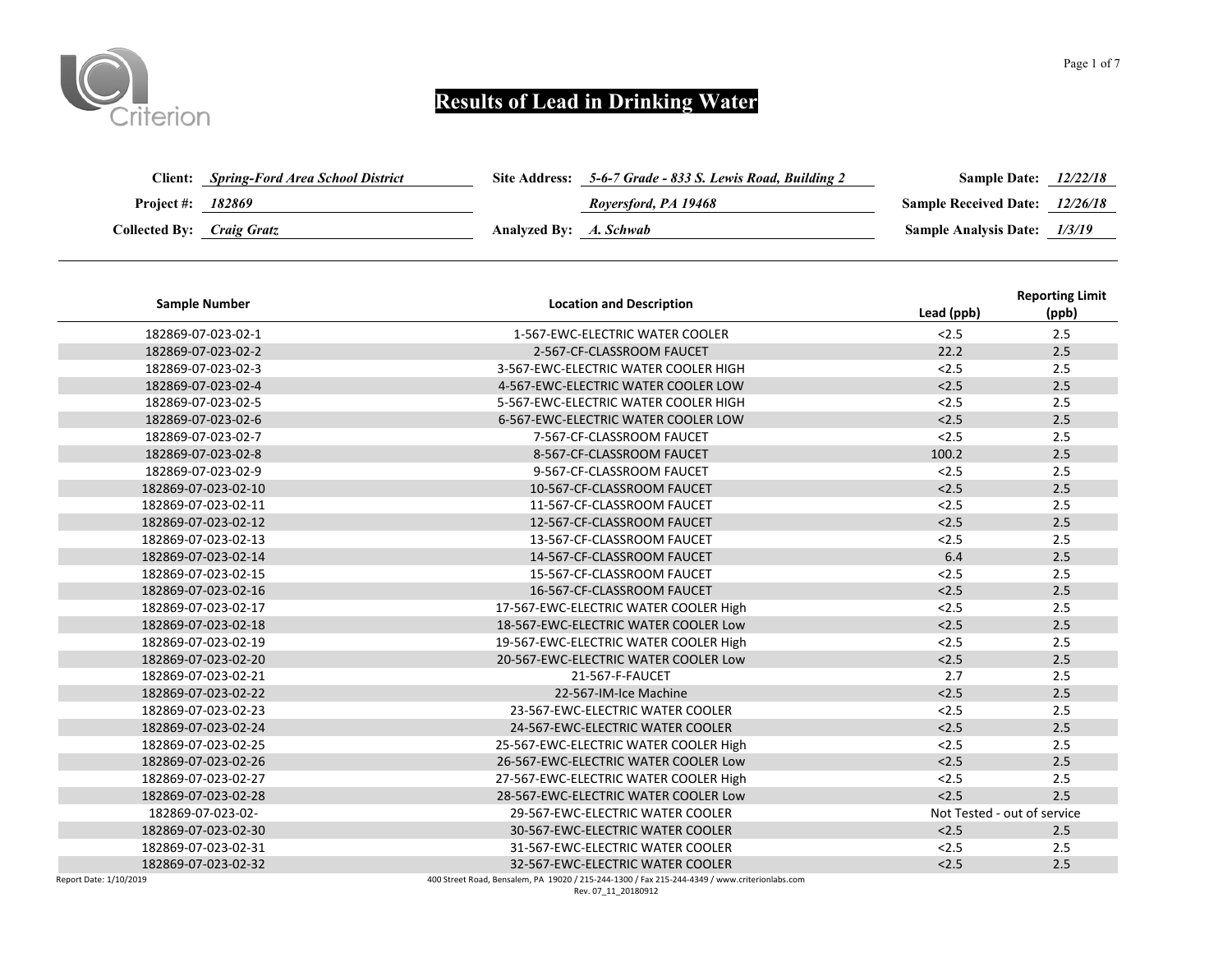

| Client:                          | <b>Spring-Ford Area School District</b> |                        | Site Address: 5-6-7 Grade - 833 S. Lewis Road, Building 2 | <b>Sample Date:</b>                   | 12/22/18 |
|----------------------------------|-----------------------------------------|------------------------|-----------------------------------------------------------|---------------------------------------|----------|
| Project #:                       | 182869                                  |                        | Roversford, PA 19468                                      | <b>Sample Received Date:</b> 12/26/18 |          |
| <b>Collected By:</b> Craig Gratz |                                         | Analyzed By: A. Schwab |                                                           | <b>Sample Analysis Date:</b> 1/3/19   |          |

| <b>Sample Number</b>   | <b>Location and Description</b>                                                               | Lead (ppb) | <b>Reporting Limit</b><br>(ppb) |
|------------------------|-----------------------------------------------------------------------------------------------|------------|---------------------------------|
| 182869-07-023-02-33    | 33-567-EWC-ELECTRIC WATER COOLER High                                                         | < 2.5      | 2.5                             |
| 182869-07-023-02-34    | 34-567-EWC-ELECTRIC WATER COOLER Low                                                          | < 2.5      | 2.5                             |
| 182869-07-023-02-35    | 35-567-EWC-ELECTRIC WATER COOLER High                                                         | < 2.5      | 2.5                             |
| 182869-07-023-02-36    | 36-567-EWC-ELECTRIC WATER COOLER Low                                                          | < 2.5      | 2.5                             |
| 182869-07-023-02-37    | 37-567-EWC-ELECTRIC WATER COOLER High                                                         | < 2.5      | 2.5                             |
| 182869-07-023-02-38    | 38-567-EWC-ELECTRIC WATER COOLER Low                                                          | < 2.5      | 2.5                             |
| 182869-07-023-02-39    | 39-567-CF-CLASSROOM FAUCET                                                                    | < 2.5      | 2.5                             |
| 182869-07-023-02-40    | 40-567-CF-CLASSROOM FAUCET                                                                    | 11.2       | 2.5                             |
| 182869-07-023-02-41    | 41-567-CF-CLASSROOM FAUCET                                                                    | 50.0       | 2.5                             |
| 182869-07-023-02-42    | 42-567-CF-CLASSROOM FAUCET                                                                    | 18.5       | 2.5                             |
| 182869-07-023-02-43    | 43-567-CF-CLASSROOM FAUCET                                                                    | 11.8       | 2.5                             |
| 182869-07-023-02-44    | 44-567-CF-CLASSROOM FAUCET                                                                    | < 2.5      | 2.5                             |
| 182869-07-023-02-45    | 45-567-EWC-ELECTRIC WATER COOLER High                                                         | < 2.5      | 2.5                             |
| 182869-07-023-02-46    | 46-567-EWC-ELECTRIC WATER COOLER Low                                                          | < 2.5      | 2.5                             |
| 182869-07-023-02-47    | 47-567-EWC-ELECTRIC WATER COOLER High                                                         | < 2.5      | 2.5                             |
| 182869-07-023-02-48    | 48-567-EWC-ELECTRIC WATER COOLER Low                                                          | < 2.5      | 2.5                             |
| 182869-07-023-02-49    | 49-567-CF-CLASSROOM FAUCET                                                                    | 3.4        | 2.5                             |
| 182869-07-023-02-50    | 50-567-CF-CLASSROOM FAUCET                                                                    | 3.7        | 2.5                             |
| 182869-07-023-02-51    | 51-567-EWC-ELECTRIC WATER COOLERn High                                                        | < 2.5      | 2.5                             |
| 182869-07-023-02-52    | 52-567-EWC-ELECTRIC WATER COOLER Low                                                          | < 2.5      | 2.5                             |
| 182869-07-023-02-53    | 53-567-EWC-ELECTRIC WATER COOLER High                                                         | < 2.5      | 2.5                             |
| 182869-07-023-02-54    | 54-567-EWC-ELECTRIC WATER COOLER Low                                                          | < 2.5      | 2.5                             |
| 182869-07-023-02-55    | 55-567-CF-CLASSROOM FAUCET                                                                    | 5.5        | 2.5                             |
| 182869-07-023-02-56    | 56-567-CF-CLASSROOM FAUCET                                                                    | < 2.5      | 2.5                             |
| 182869-07-023-02-57    | 57-567-EWC-ELECTRIC WATER COOLER High                                                         | < 2.5      | 2.5                             |
| 182869-07-023-02-58    | 58-567-EWC-ELECTRIC WATER COOLER Low                                                          | < 2.5      | 2.5                             |
| 182869-07-023-02-59    | 59-567-CF-CLASSROOM FAUCET                                                                    | < 2.5      | 2.5                             |
| 182869-07-023-02-60    | 60-567-F-FAUCET                                                                               | 5.4        | 2.5                             |
| 182869-07-023-02-61    | 61-567-F-FAUCET                                                                               | < 2.5      | 2.5                             |
| 182869-07-023-02-62    | 62-567-F-FAUCET                                                                               | 11.6       | 2.5                             |
| 182869-07-023-02-63    | 63-567-NF-Nurse FAUCET                                                                        | < 2.5      | 2.5                             |
| 182869-07-023-02-64    | 64-567-NF-Nurse FAUCET                                                                        | < 2.5      | 2.5                             |
| Report Date: 1/10/2019 | 400 Street Road, Bensalem, PA 19020 / 215-244-1300 / Fax 215-244-4349 / www.criterionlabs.com |            |                                 |

0 / 215-244-1300 / rax 21<br>Rev. 07\_11\_20180912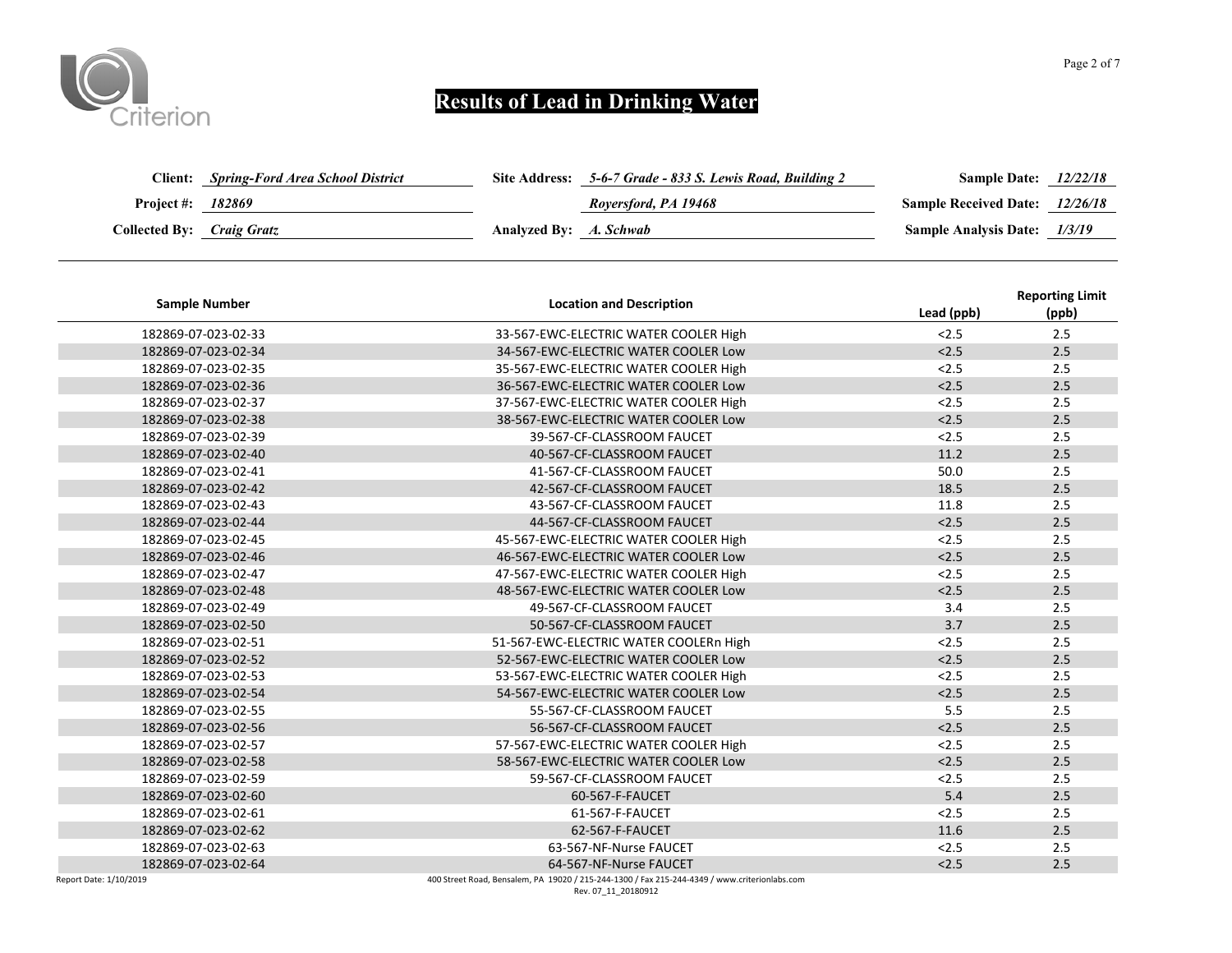

| Client:                   | <b>Spring-Ford Area School District</b> |                        | Site Address: 5-6-7 Grade - 833 S. Lewis Road, Building 2 | <b>Sample Date:</b> 12/22/18          |  |
|---------------------------|-----------------------------------------|------------------------|-----------------------------------------------------------|---------------------------------------|--|
| Project #: 182869         |                                         |                        | Roversford, PA 19468                                      | <b>Sample Received Date:</b> 12/26/18 |  |
| Collected By: Craig Gratz |                                         | Analyzed By: A. Schwab |                                                           | Sample Analysis Date: 1/3/19          |  |

| <b>Sample Number</b> | <b>Location and Description</b>       | Lead (ppb) | <b>Reporting Limit</b><br>(ppb) |
|----------------------|---------------------------------------|------------|---------------------------------|
| 182869-07-023-02-65  | 65-567-EWC-ELECTRIC WATER COOLER High | < 2.5      | 2.5                             |
| 182869-07-023-02-66  | 66-567-EWC-ELECTRIC WATER COOLERLOW   | < 2.5      | 2.5                             |
| 182869-07-023-02-67  | 67-567-EWC-ELECTRIC WATER COOLER High | < 2.5      | 2.5                             |
| 182869-07-023-02-68  | 68-567-EWC-ELECTRIC WATER COOLER Low  | < 2.5      | 2.5                             |
| 182869-07-023-02-69  | 69-567-TL-TEACHER LOUNGE FAUCET       | < 2.5      | 2.5                             |
| 182869-07-023-02-70  | 70-567-IM-ICE MACHINE                 | < 2.5      | 2.5                             |
| 182869-07-023-02-71  | 71-567-KF-KITCHEN FAUCET              | < 2.5      | 2.5                             |
| 182869-07-023-02-72  | 72-567-KF-KITCHEN FAUCET              | < 2.5      | 2.5                             |
| 182869-07-023-02-73  | 73-567-KF-KITCHEN FAUCET              | 4.8        | 2.5                             |
| 182869-07-023-02-74  | 74-567-KF-KITCHEN FAUCET              | < 2.5      | 2.5                             |
| 182869-07-023-02-75  | 75-567-KF-KITCHEN FAUCET              | < 2.5      | 2.5                             |
| 182869-07-023-02-76  | 76-567-KF-KITCHEN FAUCET              | < 2.5      | 2.5                             |
| 182869-07-023-02-77  | 77-567-KF-KITCHEN FAUCET              | < 2.5      | 2.5                             |
| 182869-07-023-02-78  | 78-567-KF-KITCHEN FAUCET              | < 2.5      | 2.5                             |
| 182869-07-023-02-79  | 79-567-KF-KITCHEN FAUCET              | < 2.5      | 2.5                             |
| 182869-07-023-02-80  | 80-567-KF-KITCHEN FAUCET              | < 2.5      | 2.5                             |
| 182869-07-023-02-81  | 81-567-KF-KITCHEN FAUCET 1            | 44.9       | 2.5                             |
| 182869-07-023-02-82  | 82-567-KF-KITCHEN FAUCET 2            | 20.6       | 2.5                             |
| 182869-07-023-02-    | 83-567-KF-KITCHEN FAUCET 3            |            | Not tested - out of service     |
| 182869-07-023-02-84  | 84-567-DO-DRINKING OUTLET             | < 2.5      | 2.5                             |
| 182869-07-023-02-85  | 85-567-DO-DRINKING OUTLET             | < 2.5      | 2.5                             |
| 182869-07-023-02-86  | 86-567-DO-DRINKING OUTLET             | < 2.5      | 2.5                             |
| 182869-07-023-02-87  | 87-567-DO-DRINKING OUTLET             | < 2.5      | 2.5                             |
| 182869-07-023-02-88  | 88-567-DO-DRINKING OUTLET             | < 2.5      | 2.5                             |
| 182869-07-023-02-89  | 89-567-DO-DRINKING OUTLET             | < 2.5      | 2.5                             |
| 182869-07-023-02-90  | 90-567-DO-DRINKING OUTLET             | < 2.5      | 2.5                             |
| 182869-07-023-02-91  | 91-567-DO-DRINKING OUTLET             | < 2.5      | 2.5                             |
| 182869-07-023-02-92  | 92-567-DO-DRINKING OUTLET             | < 2.5      | 2.5                             |
| 182869-07-023-02-93  | 93-567-EWC-ELECTRIC WATER COOLER High | < 2.5      | 2.5                             |
| 182869-07-023-02-    | 94-567-EWC-ELECTRIC WATER COOLER Low  |            | Not tested - out of service     |
| 182869-07-023-02-95  | 95-567-EWC-ELECTRIC WATER COOLER High | < 2.5      | 2.5                             |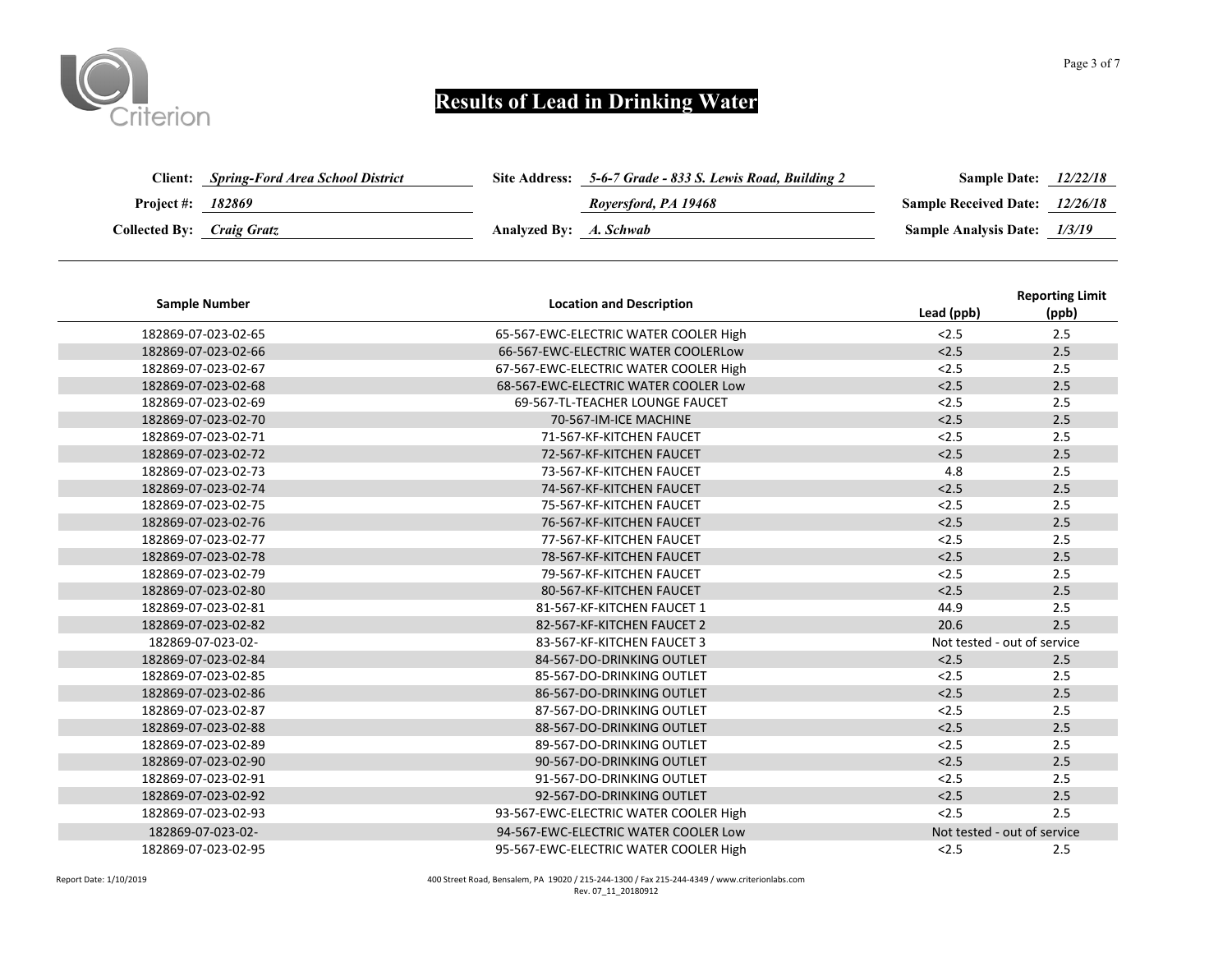

|                           | <b>Client:</b> Spring-Ford Area School District |                        | Site Address: 5-6-7 Grade - 833 S. Lewis Road, Building 2 | <b>Sample Date:</b> 12/22/18          |  |
|---------------------------|-------------------------------------------------|------------------------|-----------------------------------------------------------|---------------------------------------|--|
| Project #: 182869         |                                                 |                        | Roversford, PA 19468                                      | <b>Sample Received Date:</b> 12/26/18 |  |
| Collected By: Craig Gratz |                                                 | Analyzed By: A. Schwab |                                                           | Sample Analysis Date: 1/3/19          |  |

| <b>Sample Number</b> | <b>Location and Description</b>                 | Lead (ppb) | <b>Reporting Limit</b><br>(ppb) |
|----------------------|-------------------------------------------------|------------|---------------------------------|
| 182869-07-023-02-96  | 96-567-EWC-ELECTRIC WATER COOLER Low            | < 2.5      | 2.5                             |
| 182869-07-023-02-97  | 97-567-DO-DRINKING OUTLET                       | < 2.5      | 2.5                             |
| 182869-07-023-02-98  | 98-567-DO-DRINKING OUTLET                       | < 2.5      | 2.5                             |
| 182869-07-023-02-99  | 99-567-DO-DRINKING OUTLET                       | < 2.5      | 2.5                             |
| 182869-07-023-02-100 | 100-567-DO-DRINKING OUTLET                      | < 2.5      | 2.5                             |
| 182869-07-023-02-101 | 101-567-DO-DRINKING OUTLET                      | < 2.5      | 2.5                             |
| 182869-07-023-02-102 | 102-567-DO-DRINKING OUTLET                      | < 2.5      | 2.5                             |
| 182869-07-023-02-103 | 103-567-DO-DRINKING OUTLET                      | < 2.5      | 2.5                             |
| 182869-07-023-02-104 | 104-567-DO-DRINKING OUTLET                      | < 2.5      | 2.5                             |
| 182869-07-023-02-105 | 105-567-DO-DRINKING OUTLET                      | < 2.5      | 2.5                             |
| 182869-07-023-02-106 | 106-567-DO-DRINKING OUTLET                      | < 2.5      | 2.5                             |
| 182869-07-023-02-107 | 107-567-DO-DRINKING OUTLET                      | < 2.5      | 2.5                             |
| 182869-07-023-02-108 | 108-567-DO-DRINKING OUTLET                      | < 2.5      | 2.5                             |
| 182869-07-023-02-109 | 109-567-DO-DRINKING OUTLET                      | < 2.5      | 2.5                             |
| 182869-07-023-02-110 | 110-567-DO-DRINKING OUTLET                      | < 2.5      | 2.5                             |
| 182869-07-023-02-111 | 111-567-DO-DRINKING OUTLET                      | < 2.5      | 2.5                             |
| 182869-07-023-02-112 | 112-567-DO-DRINKING OUTLET                      | < 2.5      | 2.5                             |
| 182869-07-023-02-113 | 113-567-DO-DRINKING OUTLET                      | < 2.5      | 2.5                             |
| 182869-07-023-02-114 | 114-567-DO-DRINKING OUTLET                      | < 2.5      | 2.5                             |
| 182869-07-023-02-115 | 115-567-DO-DRINKING OUTLET                      | < 2.5      | 2.5                             |
| 182869-07-023-02-116 | 116-567-DO-DRINKING OUTLET                      | < 2.5      | 2.5                             |
| 182869-07-023-02-117 | 117-567-DO-DRINKING OUTLET                      | < 2.5      | 2.5                             |
| 182869-07-023-02-118 | 118-567-DO-DRINKING OUTLET                      | < 2.5      | 2.5                             |
| 182869-07-023-02-119 | 119-567-DO-DRINKING OUTLET                      | < 2.5      | 2.5                             |
| 182869-07-023-02-120 | 120-567-EWC-ELECTRIC WATER COOLER High          | < 2.5      | 2.5                             |
| 182869-07-023-02-121 | 121-567-EWC-ELECTRIC WATER COOLER Low           | < 2.5      | 2.5                             |
| 182869-07-023-02-122 | 122-567-EWC-ELECTRIC WATER COOLER High          | < 2.5      | 2.5                             |
| 182869-07-023-02-123 | 123-567-EWC-ELECTRIC WATER COOLER Low           | < 2.5      | 2.5                             |
| 182869-07-023-02-124 | 124-567-DO-DRINKING OUTLET                      | < 2.5      | 2.5                             |
| 182869-07-023-02-125 | 125-567-DO-DRINKING OUTLET                      | < 2.5      | 2.5                             |
| 182869-07-023-02-126 | 126-567-DO-DRINKING OUTLET                      | < 2.5      | 2.5                             |
| 182869-07-023-02-127 | 127-567-DO-DRINKING OUTLET                      | < 2.5      | 2.5                             |
| $D_{2} + 14000000$   | $0.51.40020$ / 245 244 4200 / 5-1245 244 4240 / |            |                                 |

Report Date: 1/10/2019 400 Street Road, Bensalem, PA 19020 / 215-244-1300 / Fax 215-244-4349 / www.criterionlabs.com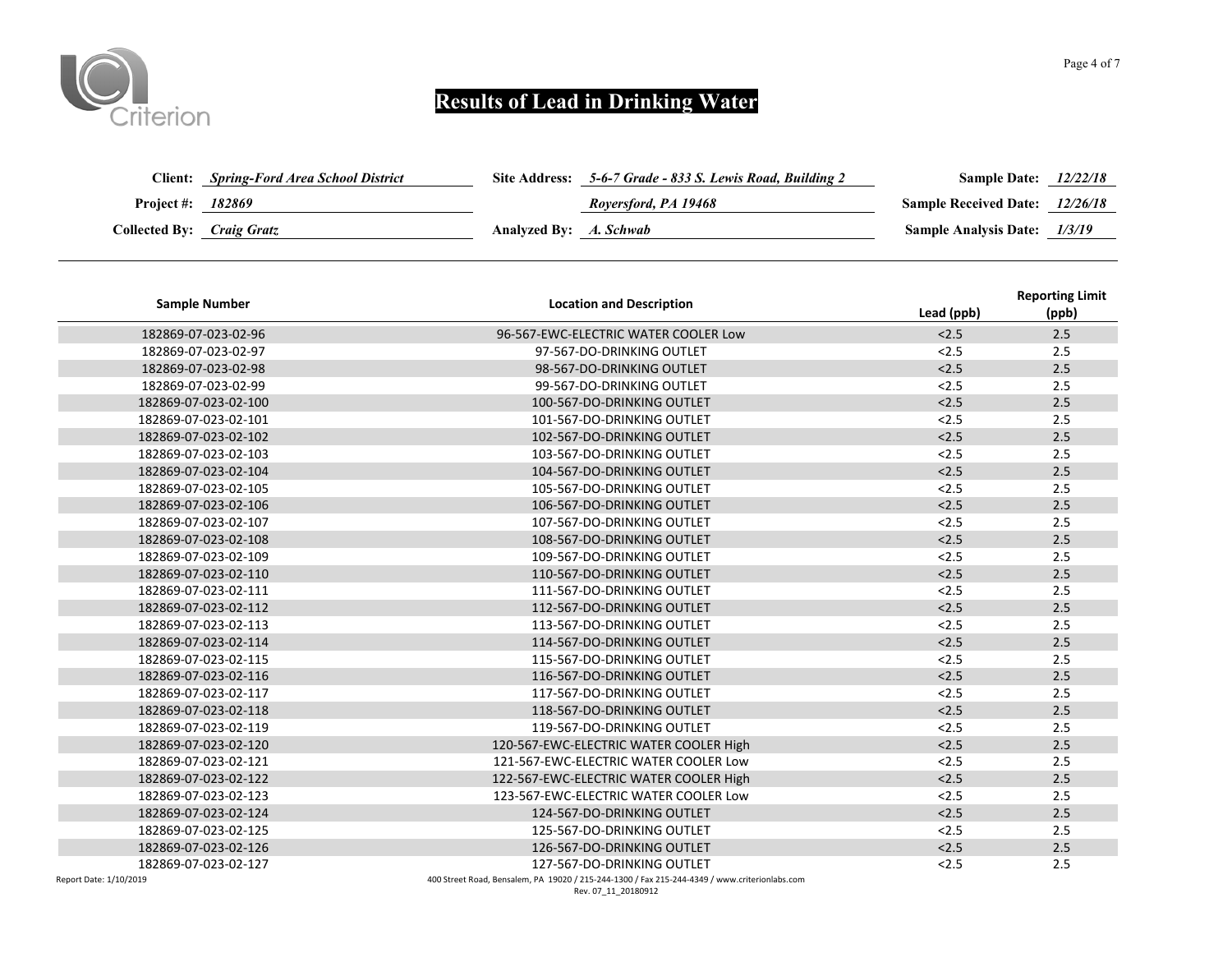

| <b>Client:</b>            | <b>Spring-Ford Area School District</b> |                        | Site Address: 5-6-7 Grade - 833 S. Lewis Road, Building 2 | <b>Sample Date:</b> 12/22/18          |  |
|---------------------------|-----------------------------------------|------------------------|-----------------------------------------------------------|---------------------------------------|--|
| <b>Project #:</b> 182869  |                                         |                        | Roversford, PA 19468                                      | <b>Sample Received Date:</b> 12/26/18 |  |
| Collected By: Craig Gratz |                                         | Analyzed By: A. Schwab |                                                           | Sample Analysis Date: 1/3/19          |  |

| <b>Sample Number</b>           | <b>Location and Description</b>                                                                  | Lead (ppb) | <b>Reporting Limit</b><br>(ppb) |
|--------------------------------|--------------------------------------------------------------------------------------------------|------------|---------------------------------|
| 182869-07-023-02-128           | 128-567-DO-DRINKING OUTLET                                                                       | < 2.5      | 2.5                             |
| 182869-07-023-02-129           | 129-567-DO-DRINKING OUTLET                                                                       | < 2.5      | 2.5                             |
| 182869-07-023-02-130           | 130-567-DO-DRINKING OUTLET                                                                       | < 2.5      | 2.5                             |
| 182869-07-023-02-131           | 131-567-DO-DRINKING OUTLET                                                                       | < 2.5      | 2.5                             |
| 182869-07-023-02-132           | 132-567-DO-DRINKING OUTLET                                                                       | < 2.5      | 2.5                             |
| 182869-07-023-02-133           | 133-567-EWC-ELECTRIC WATER COOLER High                                                           | < 2.5      | 2.5                             |
| 182869-07-023-02-134           | 134-567-EWC-ELECTRIC WATER COOLER Low                                                            | < 2.5      | 2.5                             |
| 182869-07-023-02-135           | 135-567-EWC-ELECTRIC WATER COOLER High                                                           | < 2.5      | 2.5                             |
| 182869-07-023-02-136           | 136-567-EWC-ELECTRIC WATER COOLER Low                                                            | < 2.5      | 2.5                             |
| 182869-07-023-02-137           | 137-567-DO-DRINKING OUTLET                                                                       | < 2.5      | 2.5                             |
| 182869-07-023-02-138           | 138-567-DO-DRINKING OUTLET                                                                       | < 2.5      | 2.5                             |
| 182869-07-023-02-139           | 139-567-DO-DRINKING OUTLET                                                                       | 2.8        | 2.5                             |
| 182869-07-023-02-140           | 140-567-DO-DRINKING OUTLET                                                                       | < 2.5      | 2.5                             |
| 182869-07-023-02-141           | 141-567-EWC-ELECTRIC WATER COOLER High                                                           | < 2.5      | 2.5                             |
| 182869-07-023-02-142           | 142-567-EWC-ELECTRIC WATER COOLER Low                                                            | < 2.5      | 2.5                             |
| 182869-07-023-02-143           | 143-567-EWC-ELECTRIC WATER COOLER High                                                           | < 2.5      | 2.5                             |
| 182869-07-023-02-              | 144-567-EWC-ELECTRIC WATER COOLER Low                                                            |            | Not tested - out of service     |
| 182869-07-023-02-145           | 145-567-DO-DRINKING OUTLET                                                                       | < 2.5      | 2.5                             |
| 182869-07-023-02-146           | 146-567-DO-DRINKING OUTLET                                                                       | < 2.5      | 2.5                             |
| 182869-07-023-02-147           | 147-567-DO-DRINKING OUTLET                                                                       | < 2.5      | 2.5                             |
| 182869-07-023-02-148           | 148-567-DO-DRINKING OUTLET                                                                       | < 2.5      | 2.5                             |
| 182869-07-023-02-149           | 149-567-DO-DRINKING OUTLET                                                                       | < 2.5      | 2.5                             |
| 182869-07-023-02-150           | 150-567-DO-DRINKING OUTLET                                                                       | < 2.5      | 2.5                             |
| 182869-07-023-02-151           | 151-567-DO-DRINKING OUTLET                                                                       | < 2.5      | 2.5                             |
| 182869-07-023-02-              | 152-567-DO-DRINKING OUTLET                                                                       |            | Not tested                      |
| 182869-07-023-02-153           | 153-567-DO-DRINKING OUTLET                                                                       | < 2.5      | 2.5                             |
| 182869-07-023-02-154           | 154-567-DO-DRINKING OUTLET                                                                       | < 2.5      | 2.5                             |
| 182869-07-023-02-155           | 155-567-DO-DRINKING OUTLET                                                                       | < 2.5      | 2.5                             |
| 182869-07-023-02-156           | 156-567-DO-DRINKING OUTLET                                                                       | < 2.5      | 2.5                             |
| 182869-07-023-02-157           | 157-567-DO-DRINKING OUTLET                                                                       | < 2.5      | 2.5                             |
| 182869-07-023-02-158           | 158-567-DO-DRINKING OUTLET                                                                       | < 2.5      | 2.5                             |
| 182869-07-023-02-159           | 159-567-DO-DRINKING OUTLET                                                                       | < 2.5      | 2.5                             |
| <b>Denast Detail 1/10/3010</b> | 100 Freest Bood, Bonselom, BA, 10030 / 315, 314, 1300 / Fou 315, 314, 4340 / ususu exitarianiale |            |                                 |

Report Date: 1/10/2019 400 Street Road, Bensalem, PA 19020 / 215-244-1300 / Fax 215-244-4349 / www.criterionlabs.com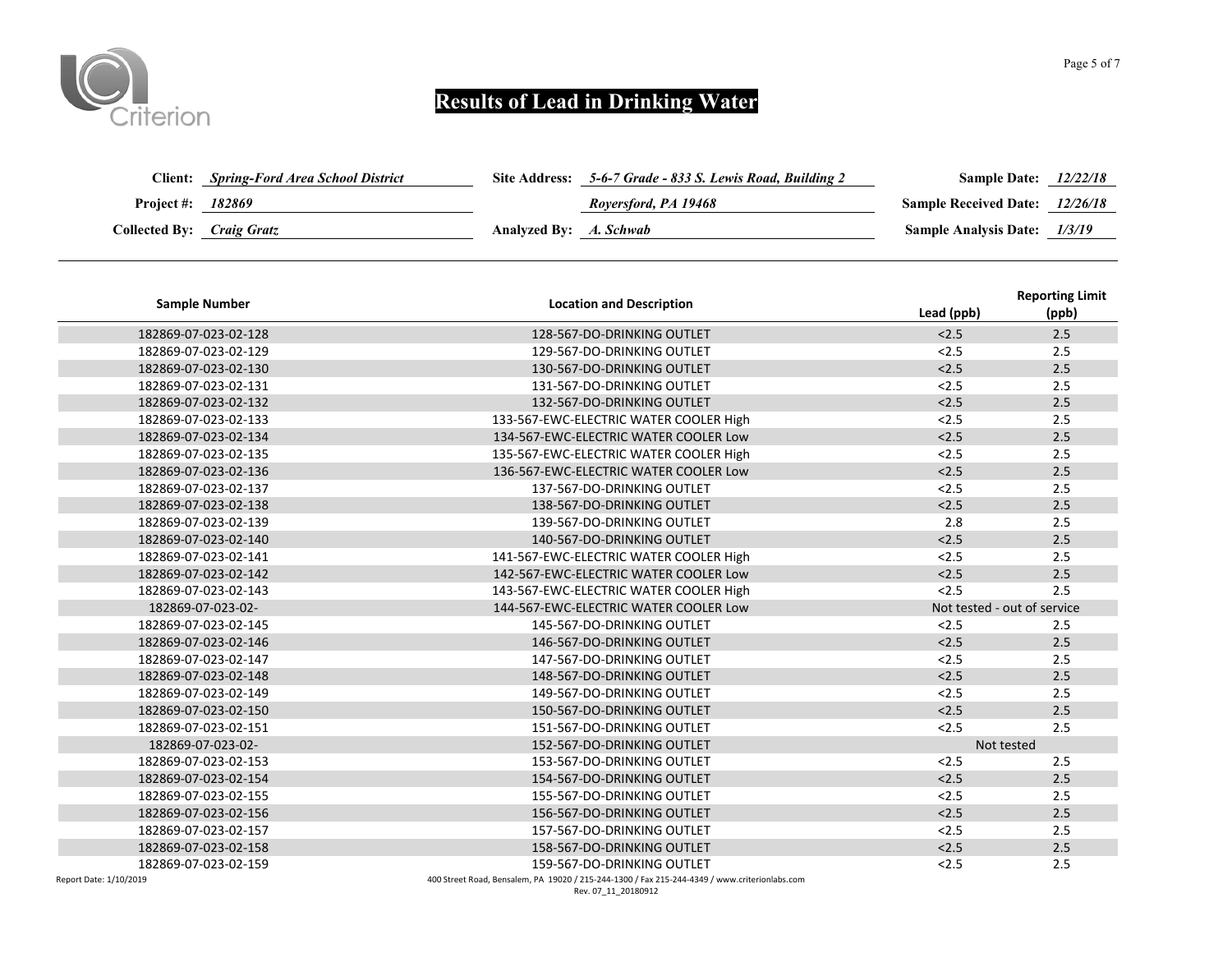

| Client:                   | <b>Spring-Ford Area School District</b> |                        | Site Address: 5-6-7 Grade - 833 S. Lewis Road, Building 2 | <b>Sample Date:</b> 12/22/18          |  |
|---------------------------|-----------------------------------------|------------------------|-----------------------------------------------------------|---------------------------------------|--|
| Project #: 182869         |                                         |                        | Roversford, PA 19468                                      | <b>Sample Received Date:</b> 12/26/18 |  |
| Collected By: Craig Gratz |                                         | Analyzed By: A. Schwab |                                                           | Sample Analysis Date: 1/3/19          |  |

| <b>Sample Number</b> | <b>Location and Description</b>        | Lead (ppb) | <b>Reporting Limit</b><br>(ppb) |
|----------------------|----------------------------------------|------------|---------------------------------|
| 182869-07-023-02-160 | 160-567-DO-DRINKING OUTLET             | < 2.5      | 2.5                             |
| 182869-07-023-02-161 | 161-567-DO-DRINKING OUTLET             | < 2.5      | 2.5                             |
| 182869-07-023-02-162 | 162-567-DO-DRINKING OUTLET             | 2.5        | 2.5                             |
| 182869-07-023-02-163 | 163-567-DO-DRINKING OUTLET             | < 2.5      | 2.5                             |
| 182869-07-023-02-164 | 164-567-DO-DRINKING OUTLET             | 2.5        | 2.5                             |
| 182869-07-023-02-165 | 165-567-EWC-ELECTRIC WATER COOLER High | < 2.5      | 2.5                             |
| 182869-07-023-02-166 | 166-567-EWC-ELECTRIC WATER COOLER Low  | < 2.5      | 2.5                             |
| 182869-07-023-02-167 | 167-567-EWC-ELECTRIC WATER COOLER High | < 2.5      | 2.5                             |
| 182869-07-023-02-168 | 168-567-EWC-ELECTRIC WATER COOLER Low  | < 2.5      | 2.5                             |
| 182869-07-023-02-169 | 169-567-DO-DRINKING OUTLET             | < 2.5      | 2.5                             |
| 182869-07-023-02-170 | 170-567-DO-DRINKING OUTLET             | < 2.5      | 2.5                             |
| 182869-07-023-02-171 | 171-567-DO-DRINKING OUTLET             | < 2.5      | 2.5                             |
| 182869-07-023-02-172 | 172-567-DO-DRINKING OUTLET             | < 2.5      | 2.5                             |
| 182869-07-023-02-173 | 173-567-DO-DRINKING OUTLET             | < 2.5      | 2.5                             |
| 182869-07-023-02-174 | 174-567-DO-DRINKING OUTLET             | < 2.5      | 2.5                             |
| 182869-07-023-02-175 | 175-567-DO-DRINKING OUTLET             | < 2.5      | 2.5                             |
| 182869-07-023-02-176 | 176-567-EWC-ELECTRIC WATER COOLER High | < 2.5      | 2.5                             |
| 182869-07-023-02-177 | 177-567-EWC-ELECTRIC WATER COOLER Low  | < 2.5      | 2.5                             |
| 182869-07-023-02-178 | 178-567-EWC-ELECTRIC WATER COOLER High | < 2.5      | 2.5                             |
| 182869-07-023-02-179 | 179-567-EWC-ELECTRIC WATER COOLER Low  | < 2.5      | 2.5                             |
| 182869-07-023-02-    | 180-567-EWC-ELECTRIC WATER COOLER High |            | Not tested - newly added        |
| 182869-07-023-02-    | 181-567-EWC-ELECTRIC WATER COOLER Low  |            | Not tested - newly added        |